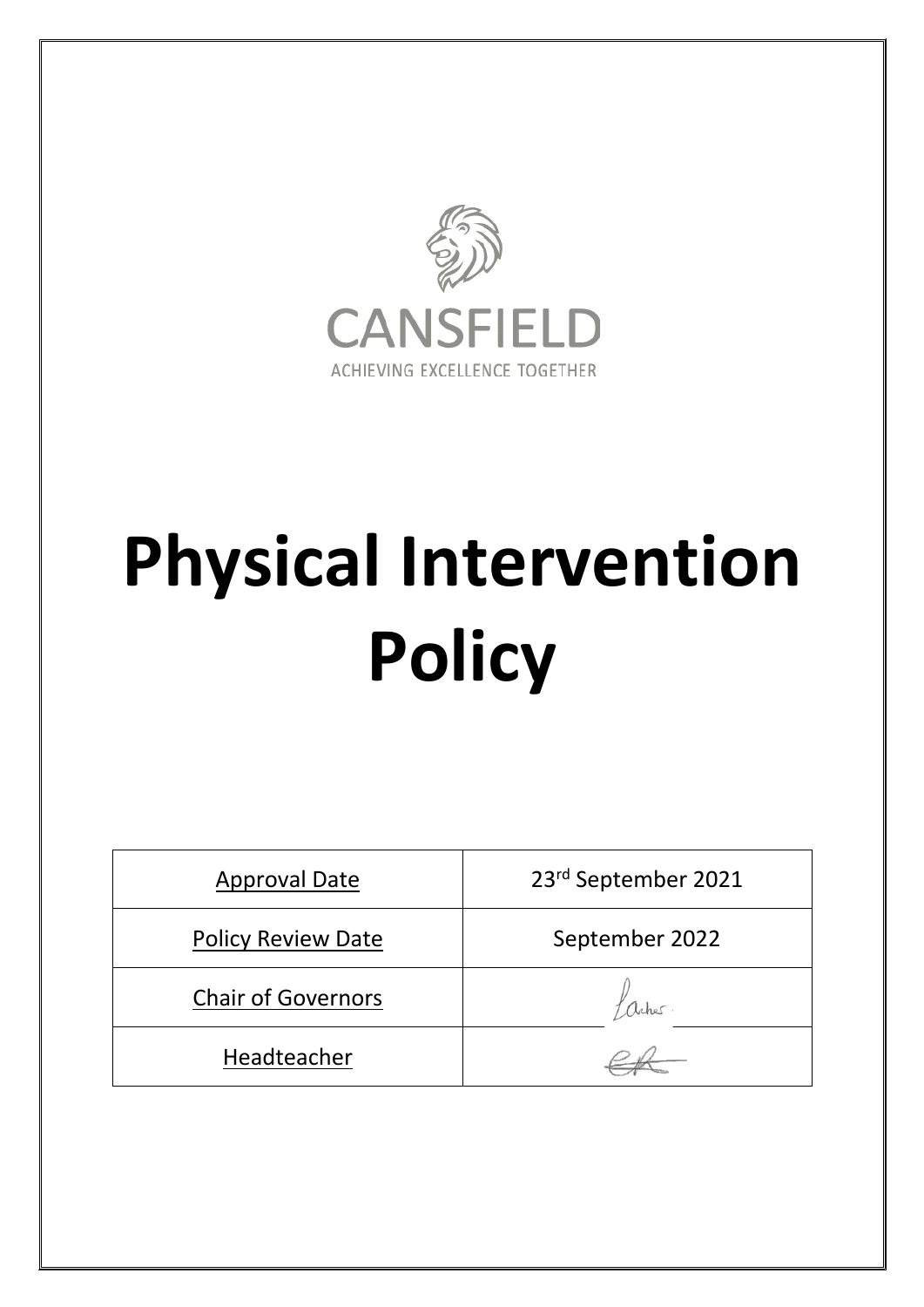# **1. Purpose**

The purpose of this policy is to make clear the position of the school with regards to necessary physical interventions and to safeguard the wellbeing of students and staff when a situation or incident requires the use of physical intervention.

It is the objective of Cansfield High School to maintain consistent and safe practices in the use of handling, reasonable force and restraint that are both consistent with the law and with the ethos of our school. It is our aim to ensure that any physical intervention is:

- a last resort,
- minimum,
- infrequent, and
- recorded.

# **2. Physical Intervention and the Law**

The law allows all adults who are authorised by the Headteacher to be responsible for students to use such force as is reasonable to prevent a student:

- Committing a criminal offence (or for younger children that which would be an offence).
- Causing personal injury, injury to others or damage to property.
- Engaging in any behaviour prejudicial to maintaining good order and discipline.

Staff should not hesitate to act in these situations provided they follow this policy and the attached guidance. However, physical intervention should always be a last resort and staff should always satisfy themselves that the action they take would be considered justifiable by a wider audience of their professional colleagues.

## **3. Definition of Terms**

- 'Handling' refers to any physical intervention applied by a member of staff where it is necessary to make physical contact with a student in order to manage their conduct or ensure their own or others safety. Handling strategies may be restrictive or non-restrictive and include shepherding, guiding, supporting, blocking, confining, holding and, in the most extreme cases, restraining.
- 'Use of Reasonable Force' is the application of appropriate and proportionate force required to achieve the required outcome from the handling strategy employed (see above) without further endangering the student, member of staff or others present at the time of physical intervention.
- 'Restraint' is the positive application of force in order to actively prevent a child from causing significant injury to him / herself or others or seriously damaging property.
- 'Significant Injury' would include actual or grievous bodily harm, physical or sexual abuse, risking the lives of, or injury to, themselves or others by wilful or reckless behaviour, and self-poisoning. It must be shown that on any occasion where physical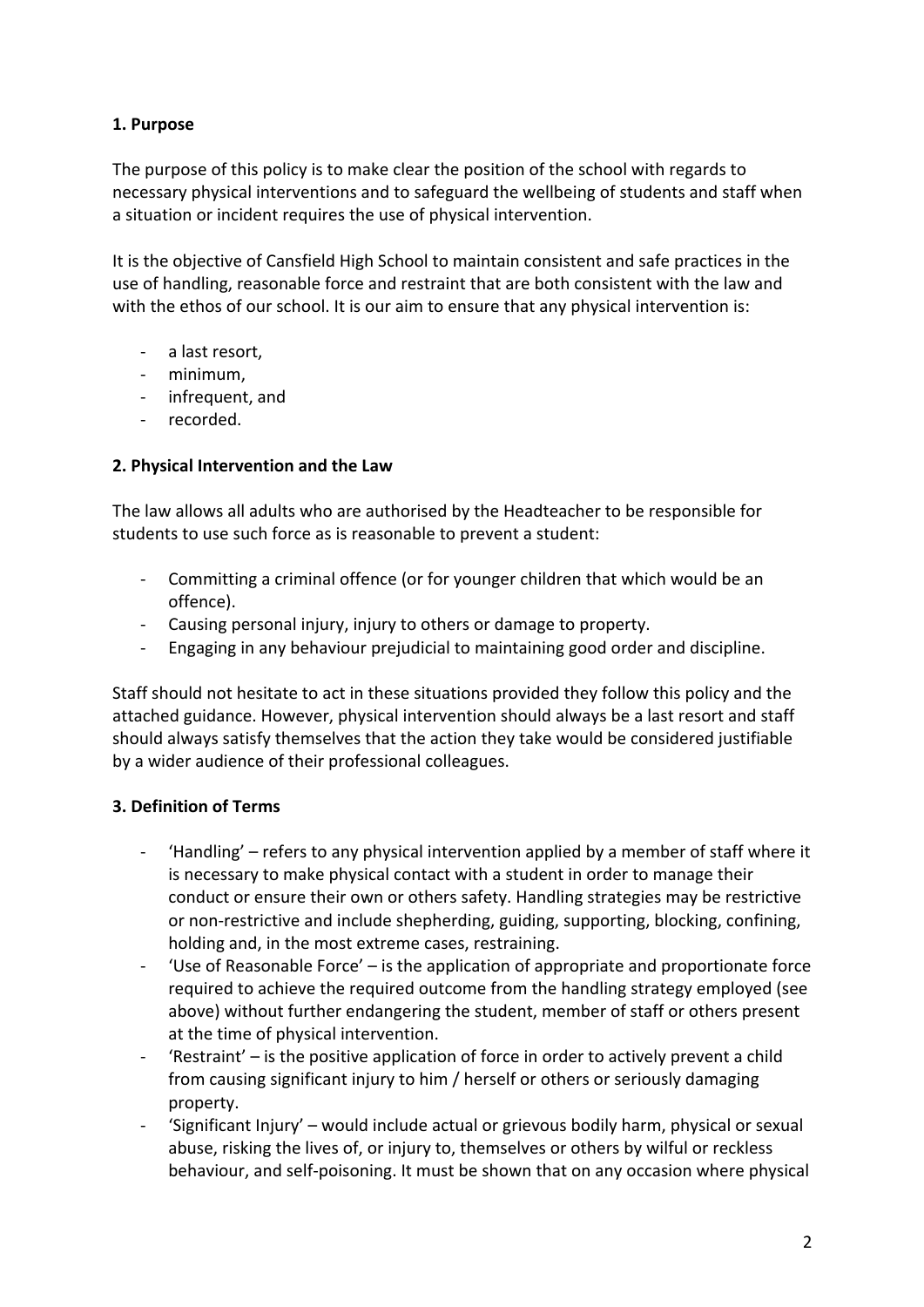restraint is used there were strong indicators that if immediate action had not been taken, significant injury would have followed.

# **4. Implementation of Physical Intervention**

The school have invested significantly in training staff in methods to ensure that any physical intervention with students can be conducted in a lawful manner and in a way that is consistent with the school's positive ethos. At least one member of staff in every Faculty, all of the Senior Leadership Team and significant numbers of support staff have had Team Teach training. The Headteacher also leads regular briefing sessions and an annual refresher on positive behaviour management strategies, which include an update on our Physical Intervention Policy.

- All members of staff working with students at the school are authorised to handle, use reasonable force or restrain students if / when such physical intervention is necessary. No member of staff is required to employ any physical intervention strategy if they are not comfortable or confident to do so effectively. No member of staff should intervene physically if they have reason to believe that to do so would worsen the situation / incident that is taking place.
- In all circumstances where physical intervention is or may become required, members of staff should ensure that adult assistance is requested before intervention, although it is understood that circumstances may lead to the need for intervention prior to the assistance arriving.
- Staff considering handling, use of reasonable force or restraint must provide opportunity for the student to alter their behaviour / actions before employing a physical intervention strategy and should continue to make instructions to the student and details of their intended interventions clear.
- The method of physical intervention employed must use the minimum reasonable force for the minimum length of time (additional guidance regarding what intervention is and is not appropriate is given in Appendix A).

# **5. Recording Physical Intervention**

It is absolutely imperative that all incidents where staff feel that they have used force to modify behaviour or conduct are recorded on Intervention Recording Forms that should be submitted to the Headteacher or, in his absence, the Deputy Headteacher or the Designated Safeguarding Lead. Physical Intervention Recording Forms (green forms) are available in the Appendix to this Policy or from the Headteacher's PA. The Headteacher or senior member of staff acting in his absence will then nominate a colleague to investigate and complete the form as appropriate.

- For the safeguarding of both staff and student, any subsequent investigation of the situation / incident will be undertaken by a member of staff other than the one applying the physical intervention.
- It is the responsibility of the intervening member of staff to complete the record form on the day that the intervention took place.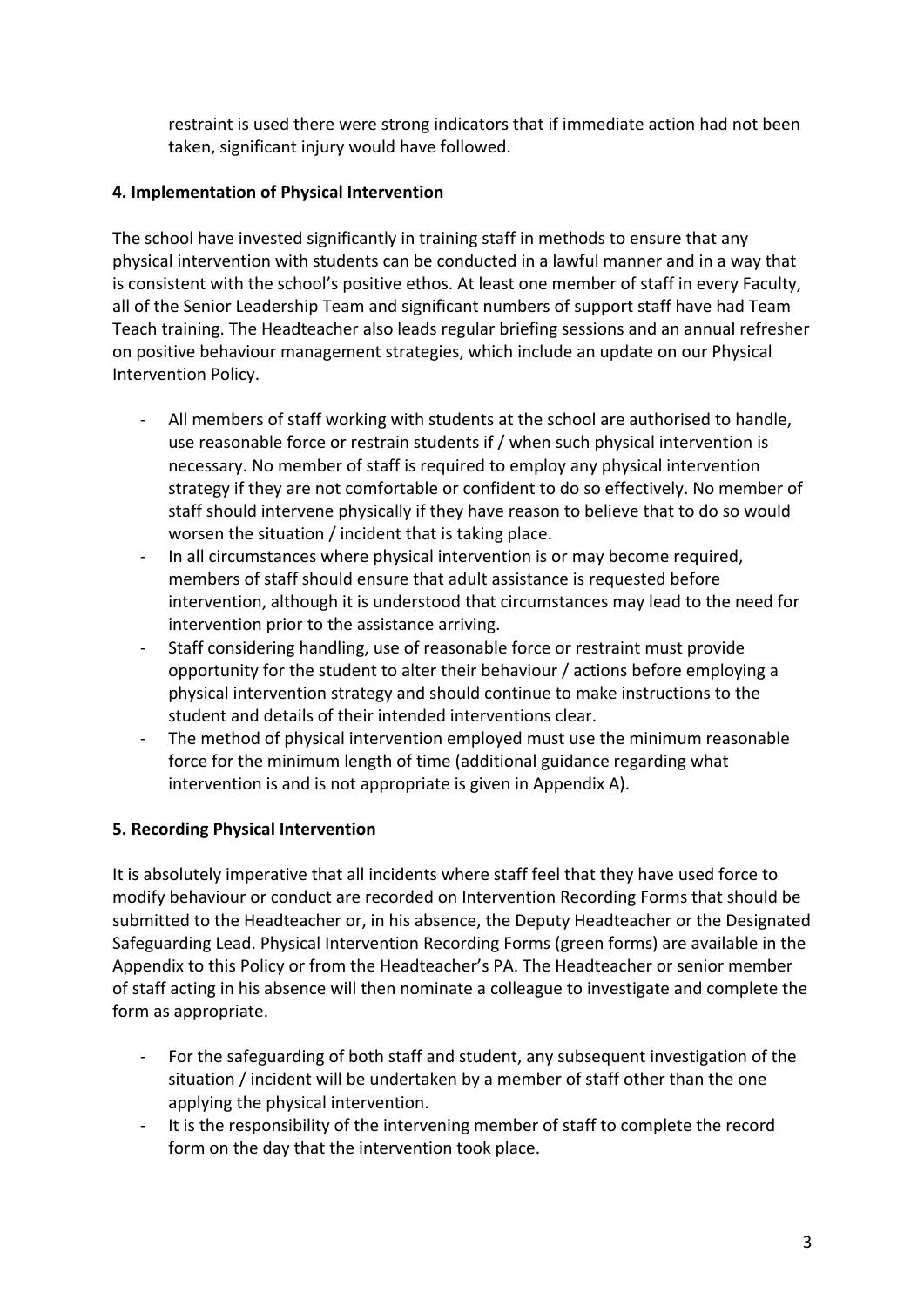- The circumstances and nature of the physical intervention will be held on the record of the student involved.
- Where appropriate, the DSL will inform any necessary agencies / authorities of the physical intervention in accordance with DFE and LA guidance.
- The Headteacher will ensure that parents / carers are appropriately informed.

## **6. Searching Students**

On occasions a member of staff may have reasonable grounds to suspect that a student is in possession of an item or items which contravene school regulations and could potentially cause harm to the student or others. Under these circumstances The Education Act 2011 extends the power of staff to search students without their consent. Any prohibited items found in pupils' possession will be confiscated. These items will not be returned to students. We will also confiscate any item which is harmful or detrimental to school discipline. These items will be returned to students after discussion with senior leaders and parents, if appropriate.

Searching and screening pupils is conducted in line with the DfE's latest guidance on searching, screening and confiscation.

Searches will be conducted by two members of staff, at least one of whom will be the same sex as the student.

Cansfield High School does not endorse and will not undertake a physical search of any students' person. Where necessary a student will be asked to remove his / her coat and / or blazer, empty all pockets, open their bags and in some circumstances remove their shoes and socks. Possessions and items of apparel that have been removed may then be searched by the staff present.

If undesirable items are discovered the school will use its power of confiscation to retain the offending item(s). Parents / carers, if not present, will be contacted to explain what has been found and any subsequent sanctions that have been applied. Where appropriate, parents / carers will be invited to retrieve the offending property and asked to ensure that they are not brought to school again.

In the event that illegal items are discovered then the police will be informed immediately.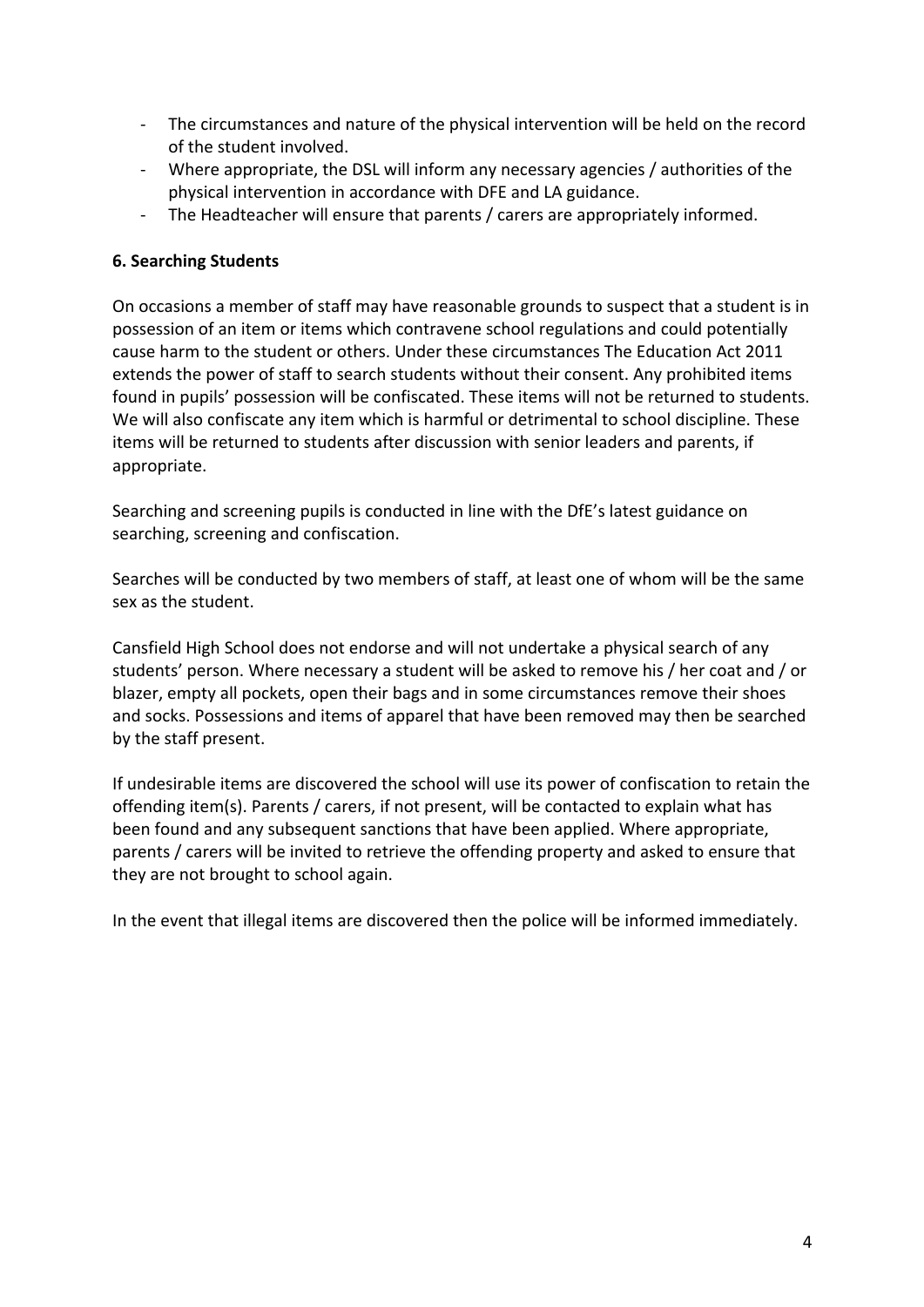### **Appendix A**

# **Guidance for Staff for Handling, Use of Reasonable Force and Restraint**

# **1. Purpose of this document**

- To provide for the safety and security of students in need of physical intervention.
- To clarify for staff the steps they are allowed to take if a situation requiring physical intervention arises.
- To enable staff to distinguish between what intervention is and is not acceptable.
- To ensure that staff have read the documentation from the DfE.
- To help ensure that any physical intervention is minimal, infrequent, recorded and that relevant authorities and parents are appropriately informed.

## **2. The Decision to Employ a Physical Intervention Strategy**

- You should be aware that all staff who have responsibility for a student or group of students are authorised to employ physical intervention strategies in the event they are necessary and that the law allows you to intervene in this manner.
- You should however be aware that you have a choice whether or not to intervene physically in any given situation and that you should not do so if you are uncomfortable with the situation or not confident to deal with it effectively.
- You should be aware that in the event that you employ a physical intervention strategy, the parents of the child will be informed of your actions, the record of the intervention will be kept on the student's file and where necessary relevant authorities will be notified of the incident for your own future protection.

## **3. In what way can you Physically Intervene?**

Any application of physical intervention must only use the minimum force for the minimum time. There are a number of ways in which you can physically intervene and you must choose the strategy appropriate to the situation and presenting least risk to yourself, the student and other persons. Appropriate actions include:

- **Shepherding or Guiding**; using body positioning and positive gestures to move a student away from harm. This may include the placing of a hand on the back (between the shoulder blades) and using reasonable force to actively move them from one place to another.
- **Blocking or Interposing**; placing yourself between the student and their objective (e.g exit, another student) thereby preventing the potential injury damage or prejudice to good order. This action should, however, be used with care as it may also lead to a pupil feeling trapped and consequently becoming more agitated.
- **Holding and Leading**; gripping the student appropriately (e.g by the upper arm) to prevent them from injury, damage, etc. In cases of resistance from a student, it may be necessary to employ holding to effectively achieve shepherding and, hence you are actively leading them away.
- **Restraining**; used only in the most extreme cases, restraining may require a significant amount of force in order to prevent significant injury (as described in this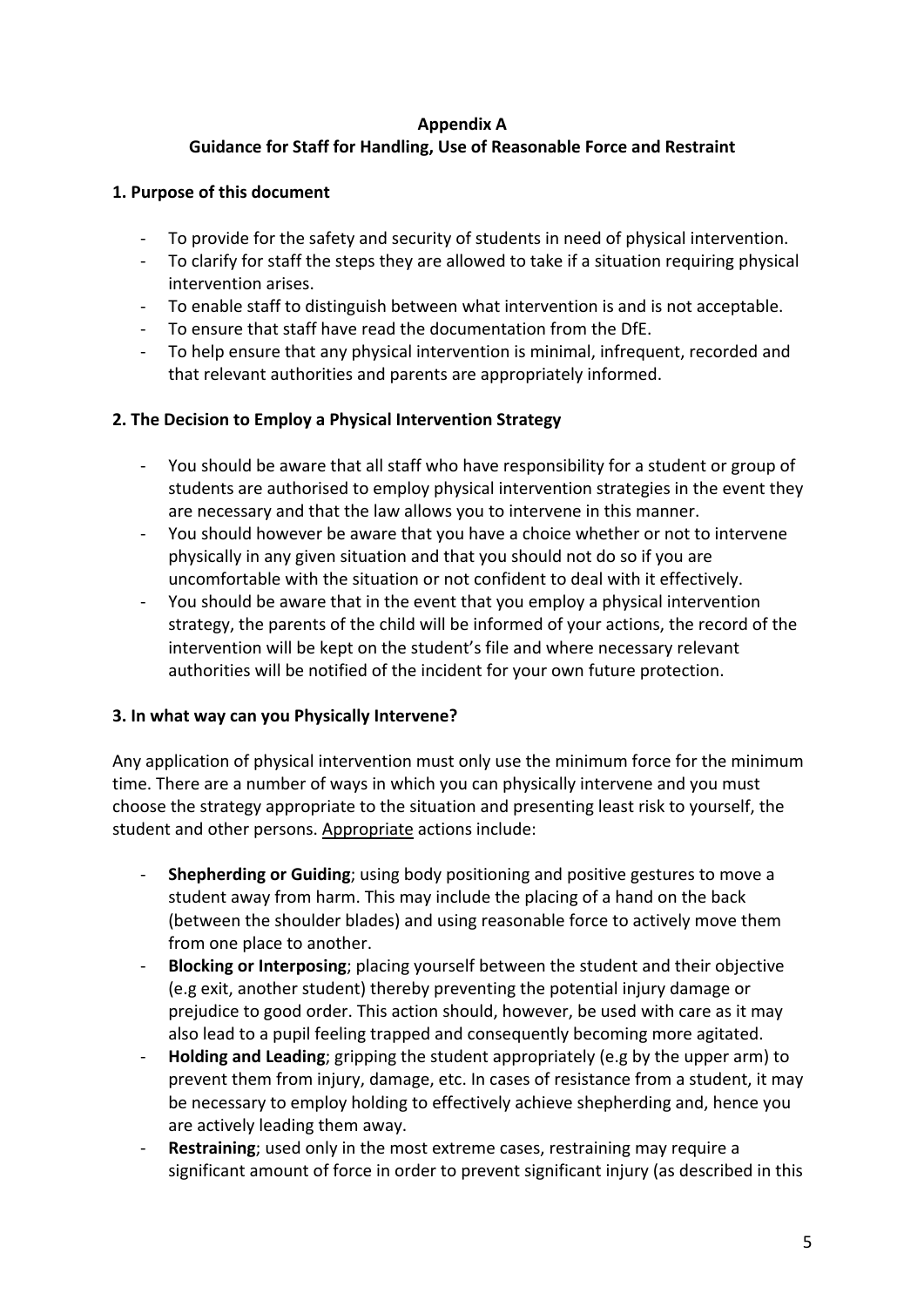policy). Essentially, restraining is a more extreme version of holding, may require more than one adult and may last significantly longer than other strategies. However, the same care must be taken to restrain a student appropriately.

## **4. In what ways must you NOT Physically Intervene?**

The purpose of physical intervention is essentially to maintain good order and ensure the safety of all individuals, therefore it is never appropriate to employ a physical intervention strategy if you are not in control of your own emotions. Physical interventions must never be employed in anger or frustration. If you find yourself angry or frustrated by the situation at hand you must step back and allow someone else to manage the issue. It is never appropriate to use physical intervention strategies as a punishment. Just as there are a number of acceptable intervention strategies, there are also a number of actions it is completely inappropriate to take. Inappropriate actions include:

- **Hitting or Striking**; while it is entirely possible that in the course of an intervention (eg. breaking up a fight) you may be hit yourself, you must not strike a student.
- **Deliberately inflicting pain**; it is not okay to twist limbs or put pressure on joints (eg. arm up a student's back), pull or hold hair, pinch or hold a student in a pain inducing way (eg. by the ear).
- **Making contact with sexually sensitive areas of the body**; where at all possible contact should be restricted to arms, shoulders and the back as previously described.
- **Restricting breathing**; by holding round the throat or for a prolonged period around the chest. It is also never appropriate to sit on / straddle a student or hold them face down to the floor.

### **5. Guidance for Managing your Intervention**

- Always give a student an opportunity to resolve the situation without use of physical intervention first.
- Always send for assistance from colleagues or another authorised adult; other students should never be involved in physical intervention. You may have to intervene before help arrives, but not managing this entirely on your own is safer for all concerned.
- Be aware of your emotions. Are you comfortable and confident to deal with this scenario without anger? If not – do not intervene.
- Continue to communicate with the student (and witnesses) throughout the incident even if the student does not respond. Be clear about what you are doing and inform the student that the intervention will cease when it is no longer necessary.
- Apply only appropriate strategies and the minimum required force to achieve the required outcome (prevention of injury / harm, student / staff safety, restoration of good order). Release the student once this has been achieved.
- Manage the situation calmly even if the student responds negatively.
- Complete a 'Physical Intervention Record Form' as soon as possible after the event.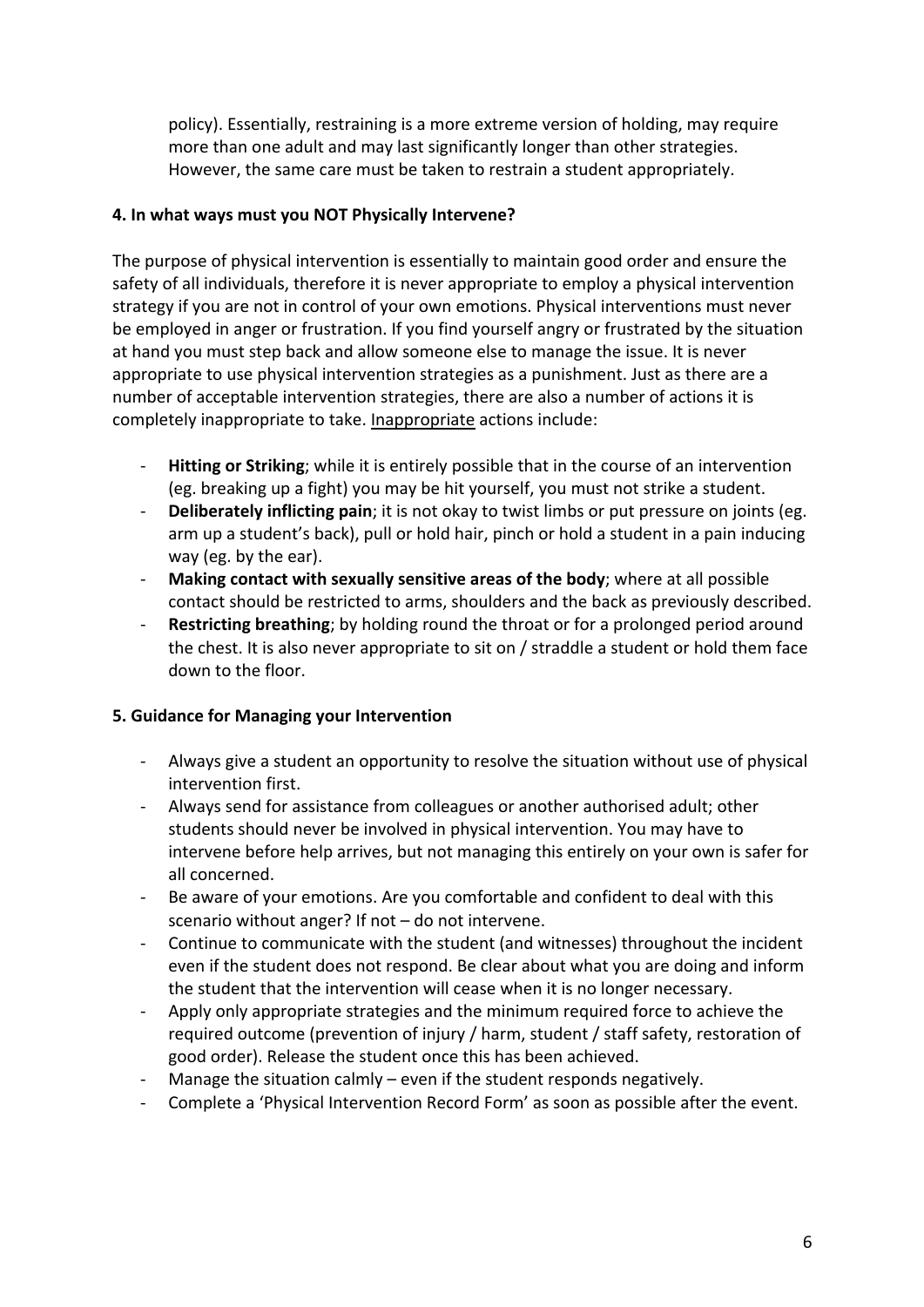# **6. Minimising the need for Physical Intervention**

In most circumstances Physical Intervention really should be a last resort or an emergency action. Therefore, all staff should:

- endeavour to create a calm environment which will minimise the risk of incidents where the use of physical intervention may be required.
- endeavour to teach pupils how to manage strong emotions and conflict through opportunities for SMSC and wider aspects of the school curriculum;
- quickly seek to deescalate incidents if they do arise;
- only use reasonable force when the risks involved in doing so are outweighed by the risks involved in not using force;
- be aware of risk assessments and positive handling plans for specific individual pupils.

A list of authorised personnel is available from the school but will include all teachers and staff who are contracted by the school.

All staff must read DfE Circular 10/98 (section 550A of the Education Act 1996 the use of force to control or restrain pupils).